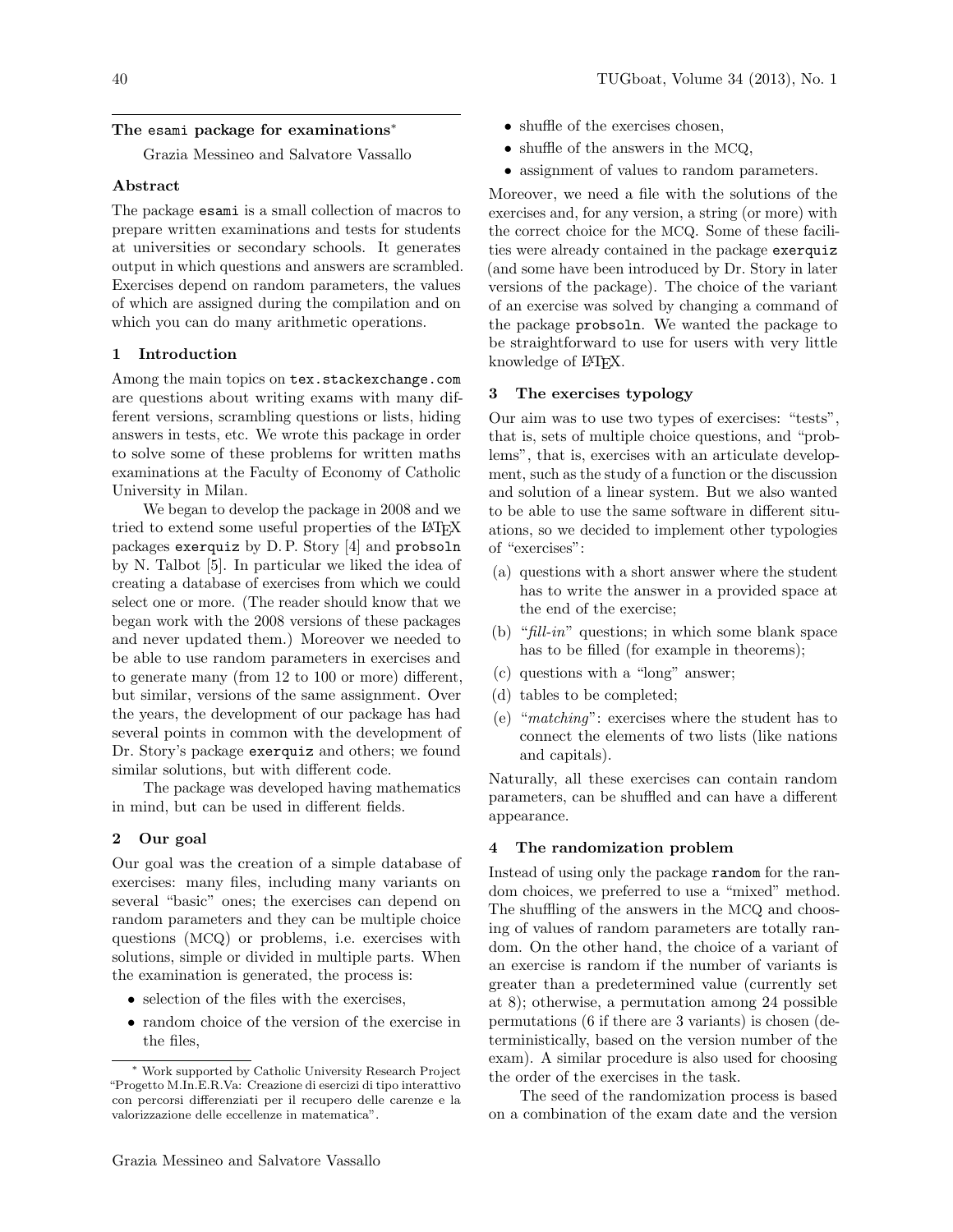number, such that different versions on the same date are essentially different and the "same" exams given on different dates are different. Moreover, when a value is given to a random parameter the seed is changed using the order number of the exercise, so that parameters defined in the same interval, but in different exercises, are not all equal.

# 5 The exam

In order to generate an assignment we need some files besides the .sty file:

- (a) the files with the exercises chosen from the database;
- (b) a "master" file in which the user has to write the date of the exam, the number of versions to generate, and the name of the files of the exercises; in this file it is also possible to change the appearance, for example the geometry of the page, or the size of the font (for this, some little LAT<sub>F</sub>X knowledge is needed);
- (c) another "master" file for solutions similar to the previous one, that generates the solutions for any version of the exam and the string of the correct answers to the MCQ;
- (d) a configuration file with commands for the footers, the headers, the geometry of the page, the instructions for the students, etc.

One more optional file can be used to check the database: for any file of exercises it prints all the variants both in numeric and in parametric format. This uses an option that modifies the way in which the mathematical expressions are elaborated by L<sup>AT</sup>FX.

So the task of the teachers is the creation of the database of exercises written using the instructions of the package.

We had many reasons for this type of structure:

- (a) the process of production and checking of the exercises is completely independent from the generation of an assignment, even if the format of the files is the same: this allows the creation of a database of exercises that can be increased as the teachers have time;
- (b) the appearance of the assignment can be modified without any change to the .sty file;
- (c) users with little or no knowledge of LATEX can generate the assignment if the database is sufficient;
- (d) with some small modifications to the master file it's possible to obtain exams in one or more parts, with different kinds and numbers of exercises, etc.

### 6 The database of exercises

Every exercise with all its variants is written in a separate file; each variant is enclosed in the command \newproblem, a highly modified version of the (2008 version) command with the same name in the package probsoln. This command has just one argument: the text of the exercise itself.

# 6.1 Multiple choice questions

If the exercise is an MCQ the syntax is almost the same as that of exerquiz:

```
\item \PTs{\langle points\rangle}
   ... Exercise text ...
\begin{equation*} \begin{equation*} \begin{bmatrix*}[l] \text{login}\end{bmatrix*} \end{equation*} \begin{equation*} \begin{bmatrix*}[l] \text{login}\end{bmatrix*} \end{equation*} \begin{equation*} \begin{bmatrix*}[l] \text{login}\end{bmatrix*} \end{equation*} \begin{equation*} \begin{bmatrix*}[l] \text{login}\end{bmatrix*} \end{equation*} \begin{equation*} \begin{bmatrix*}[l] \text{login}\end{bmatrix*} \begin{bmatrix*}[l] \text{login}\end{bmatrix*} \end{equation*} \begin{equation*} \begin{bmatrix*}[l] \\bChoices[random]
\Ans0 incorrect answer \eAns
\Ans0 incorrect answer \eAns
\Ans1 correct answer \eAns
           \eFreeze
\Ans0 none of the preceding \eAns
            \eChoices
\end{answers}
```
where:

- The '\item \PTs{ $\{points\}'$  introduces a question with a score of  $\P{Ts}$  points<sup>[1](#page-1-0)</sup> (it can also be a decimal number and the separator can be the comma, unlike in exerquiz);
- \begin{answers}{ $\langle number-of-columns\rangle$ } \bChoices[random]
	- ... \eChoices

#### \end{answers}

typesets the answers in  $\langle number-of-column\rangle;$ if there is the option random, the answers are randomly shuffled;

- \Ans0 indicates an incorrect answer;
- **\Ans1** indicates a correct answer:
- \eFreeze: after this command the answers are not randomized, and they appear at the end of the list.

Unfortunately, the method we used to obtain the string with the correct answers to a set of MCQ has for now excluded the possibility of using questions with more than one correct answer or with answers having different scores.

#### 6.2 Open exercises

If the exercise is an open exercise (i.e. an exercise with a complete solution), it is embedded in the

<span id="page-1-0"></span><sup>&</sup>lt;sup>1</sup> Since the package is written for Italian users, the default label is "punto" or "punti" (Italian words for "point" and "points"): this can be changed using the macro \PTsHook.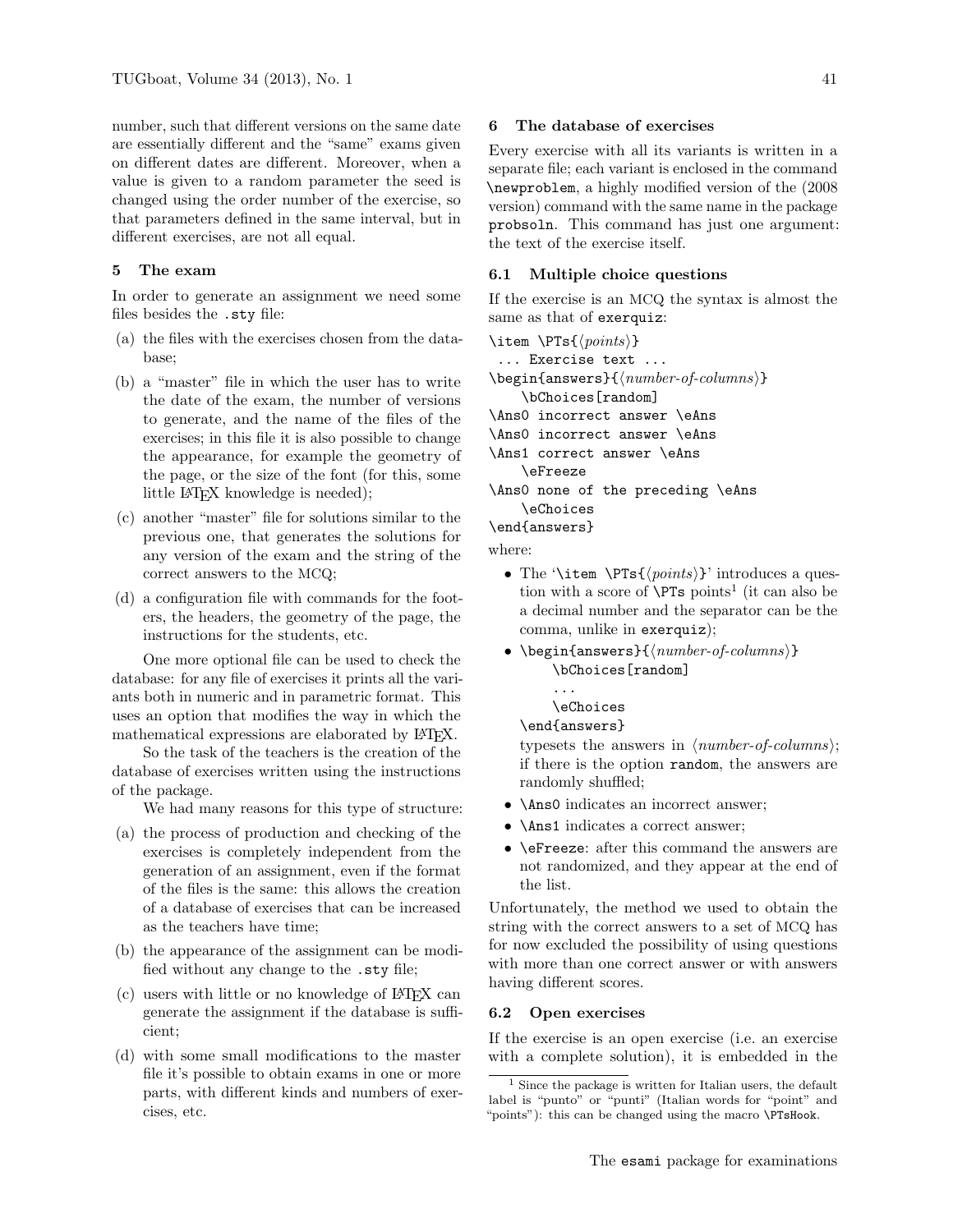environment problem or problem\* (if it has one or more parts). The syntax is:

```
\begin{equation*} \begin{problem}[\langle score \rangle]
  ... Text of the exercise ...
\begin{align} \begin{bmatrix} s &{solution} \\ s &{in{sol} \end{bmatrix} \end{align}... solution ...
\end{solution}
\end{problem}
```
where  $\langle space\text{-}for\text{-}sol\rangle$  is the height of the (optional) blank space left for the solution and  $\langle score \rangle$  is the score of the exercise. If it is an exercise with multiple parts:

```
\begin{equation*}[\begin{equation*}]
... text ...
\begin{parts}
\item \PTs{\{partial-score\}}
... text ...
   \begin{equation}\[\langle space\text{-}for\text{-}sol\rangle\]... text of solution ...
    \end{solution}
\item \PTs{\{partial-score\}}
...
\end{parts} \end{problem*}
```
where  $\P{Ts}{\lbrace\mathit{partial-score}\rbrace}$  is the score of each part. The package exerquiz has the facility of automatically calculating the total score of an exercise. In our package, due to the shuffling of the exercises, this is not always possible.

#### 6.3 Other types of exercises

The other types of exercises we defined are:

 $fill-in$  For creating exercises in which some text is left blank and must be filled in by the student, or exercises with an open short answer. The syntax is:

 $\tilde{\text{fillin}[\langle type \rangle]\{ \langle width\text{-}of\text{-}blank \rangle\} \{ \langle answer \rangle\} }$ The two mandatory parameters are the width of the blank space, expressed as a length, and the correct answer — text or number — that the student has to write: it will be printed in the solutions only. The optional parameter  $\langle type \rangle$  defines the way the blank space is denoted:  $u$  (*un*derlined), the default, produces an underlined space; **b** (*boxed*) produces a little box; **e**  $(empty)$ produces an empty space. In the blank space it's not possible to use the commands for the simplifications (see Section [9\)](#page-4-0).

#### Example 1

```
The capital of Italy is
\fillin[u]{5cm}{Rome},
the capital of France is
\fillin[b]{4cm}{Paris}
```

```
The capital of Italy is _______, the capital of
France is
```
matching This is based on an idea from the package examdesign [\[1\]](#page-6-2). It is used to create exercises in which the student has to match items in two lists. The pairs are defined with ' ${\langle \langle item1 \rangle} {\{\langle item2 \rangle\}}'$ , repeated for each pair of items to match. The two lists are shuffled and then printed with the command \matching.

# Example 2

```
\pair{Italy}{Rome}
\pair{Germany}{Berlin}
\pair{Greece}{Athens}
\matching
        Greece (A) Berlin
        Italy (B) Athens
        Germany (C) Rome
```
The solution shows the correct matching.

tabella This is used to create exercises with many short open answers in a column. The syntax is (the \cr at the end of the line is necessary):

 $\begin{equation*}$  \begin{tabella}[ $\langle num-visible-cols\rangle$ ]  $\{\langle visible-cols\text{-}align\rangle\}$  $\{\langle hidden\text{-}col\text{-}align\rangle\}$ ... & ... \cr \end{tabella}

The optional parameter (default 2) is the number of columns of the table visible in the text of the exercise. The last column is invisible in the text and visible in the solutions. The second parameter gives the alignment of the visible columns (the same for all the columns) and the third the alignment of the hidden column.

# Example 3

```
\begin{center}
\renewcommand\arraystretch{3}
\begin{tabella}[1]{l}{l}
\hline
  The domain of the function is:
  & D=(-\infty;2]$ \cr
\hline
  The range of f(x) is:
  & f(D)=(-\infty,0] \cr
\hline
\end{tabella}
\end{center}
```
we obtain (the second column is visible only in the solutions):

| The domain of the function is: $D = (-\infty; 2]$ |                       |
|---------------------------------------------------|-----------------------|
| The range of $f(x)$ is:                           | $f(D) = (-\infty, 0]$ |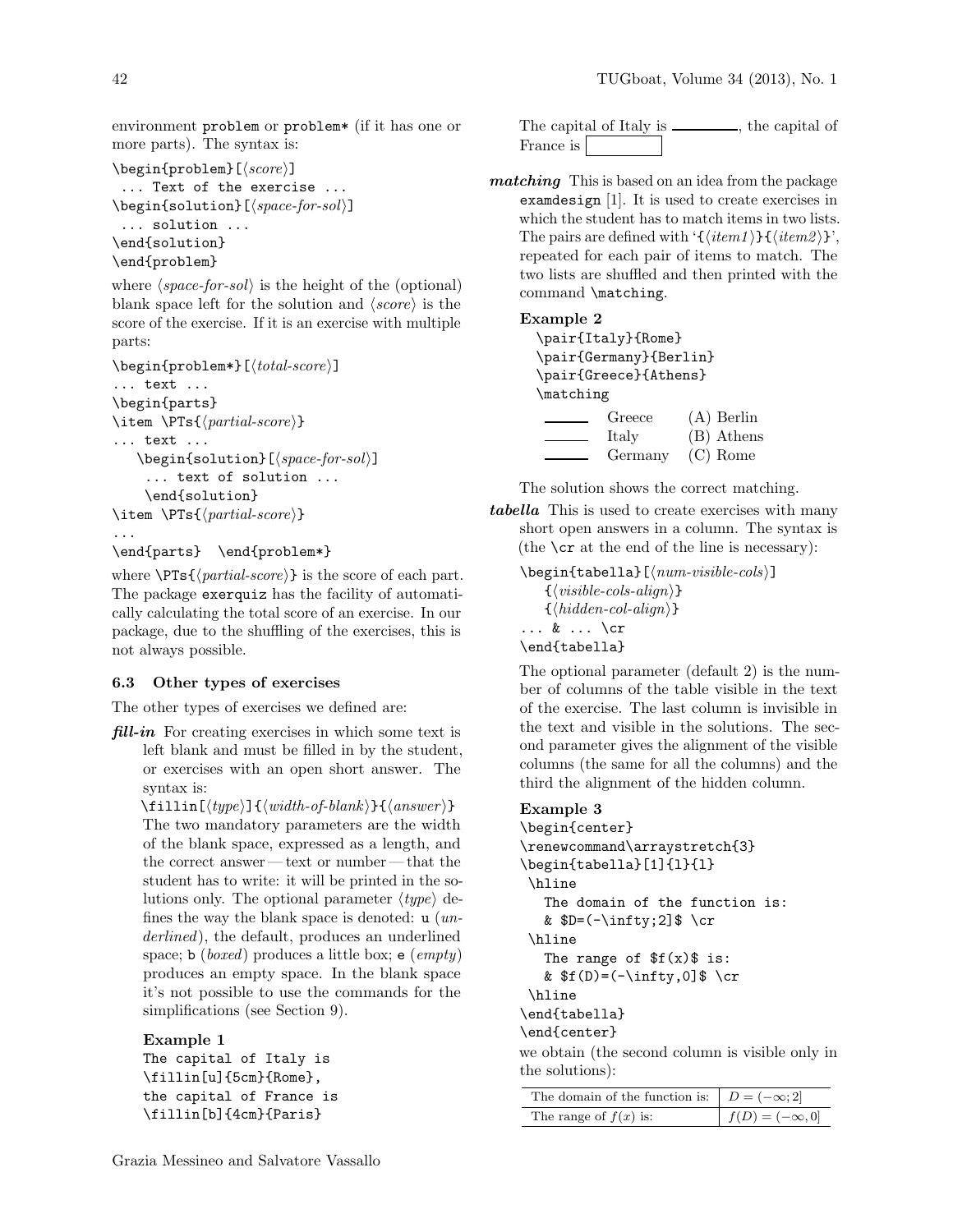The following environments don't define exercises, but help to format or check the exercises.

- problema and problema\* These environments are like problem and problem\*, but if the package option solutionsonly is specified, only the solution of the exercise is printed and not the text.
- risposta This environment generates a ruled or boxed space in which the student has to write the answer to an exercise ("risposta" is the Italian word for "answer"). The syntax of the command is:

```
\begin{equation*} \begin{risposta}{\langle type \rangle}{\langle vertical-space \rangle}
```

```
\end{risposta}
```
...

The  $\langle type \rangle$  parameter defines if the blank space has to be boxed (option b, the default) or ruled (option 1). The parameter  $\langle vertical-space \rangle$  defines the height of the space for the answer: it is a length if it is boxed or the number of rules if it is ruled.

workarea This environment defines a blank space on the paper sheet where the student can write. In this space it's possible to put some text, a graphic, coordinate axis, etc. The syntax is:

 $\begin{align} \begin{cases} \frac{1}{\theta} & \text{if } \theta \leq \theta \end{cases} \end{align}$ \end{solution}

 $\begin{align} \begin{bmatrix} \text{width} \end{bmatrix} \end{align}$ \end{workarea}

The height of the solution and workarea environments should be equal; if the workarea height is larger, the text of the workarea will be misaligned in the space of the solution, overlapping with the exercise. The width of the workarea is optional and by default is equal to the textwidth.

# 7 The master files

# 7.1 The file master and master-sol

The only difference between these two files is that the second one shows the solutions. They contain all the instructions to generate the exam. In both files it's necessary to write:

- the (same) date in the (same) format, namely  $\langle day \rangle / \langle month \rangle / \langle year \rangle$  (the day and month can be in any format, the year should be written with four digits: 3/12/2012, 03/7/2013),
- the name of the exercises (command \esercizi),
- the number of versions (command \numcompiti).

The exam can be in multiple parts and in any part it's possible to use one or more of the environments

defined above and one or more commands for the choice of the exercises. In the file there is also the definition of the random seed (command **\seme**). It is also possible to use the classical sectioning commands.

In these files the MCQ are embedded in the environment test with the optional parameter  $\langle score \rangle$ . In this environment there are one or more sets of MCQ, each introduced by \begin{questions}.

The other kinds of exercises can be contained or not in the \begin{questions} environment, except that problem and similar cannot be there. However, although fill-in exercises with more than one blank to fill and matching exercises can be used in a test environment, the string of correct answers at the end of the file is no longer useful because the numbering of questions is wrong. If you are not interested in the final string of correct answers, you can use them without any problem. (See also the fillb package option described later.)

# 7.2 The file totale-versioni

The file totale-versioni (i.e. all the versions) is used to generate all the versions of an exercise that are in a file of the database and it's desired to check them. In this case the master must have the option prova (see Section [8\)](#page-3-0); the compilation gives a numeric version and, with the option param the parametric version (with the random parameters not evaluated) of the exercises.

The totale-version file itself has just one command,  $\det\text{zio}\{\text{file}\}\$ , where  $\{\text{file}\}\$  is the name of the file of exercises. When compiling the parametric version the name of the parameters and their range of variation will be printed. The file works similarly to the command \selectallproblems of the package probsoln.

### <span id="page-3-0"></span>8 Package options

The package esami has many options:

- allowrandomize and norandomize: with the first the answers in MCQ are shuffled (default), with the second they are printed in the order they are written;
- shuffle, shufflerandom and noshuffle: the first (default) shuffles the exercises (randomly if there are more than eight, in a deterministic way if there are 8 or less), with the second the exercises are always shuffled randomly (by uncommenting some lines in the file esami.sty it's possible to make the choice be random for more than  $n < 8$  exercises and deterministic otherwise), with the third the exercises are not shuffled at all;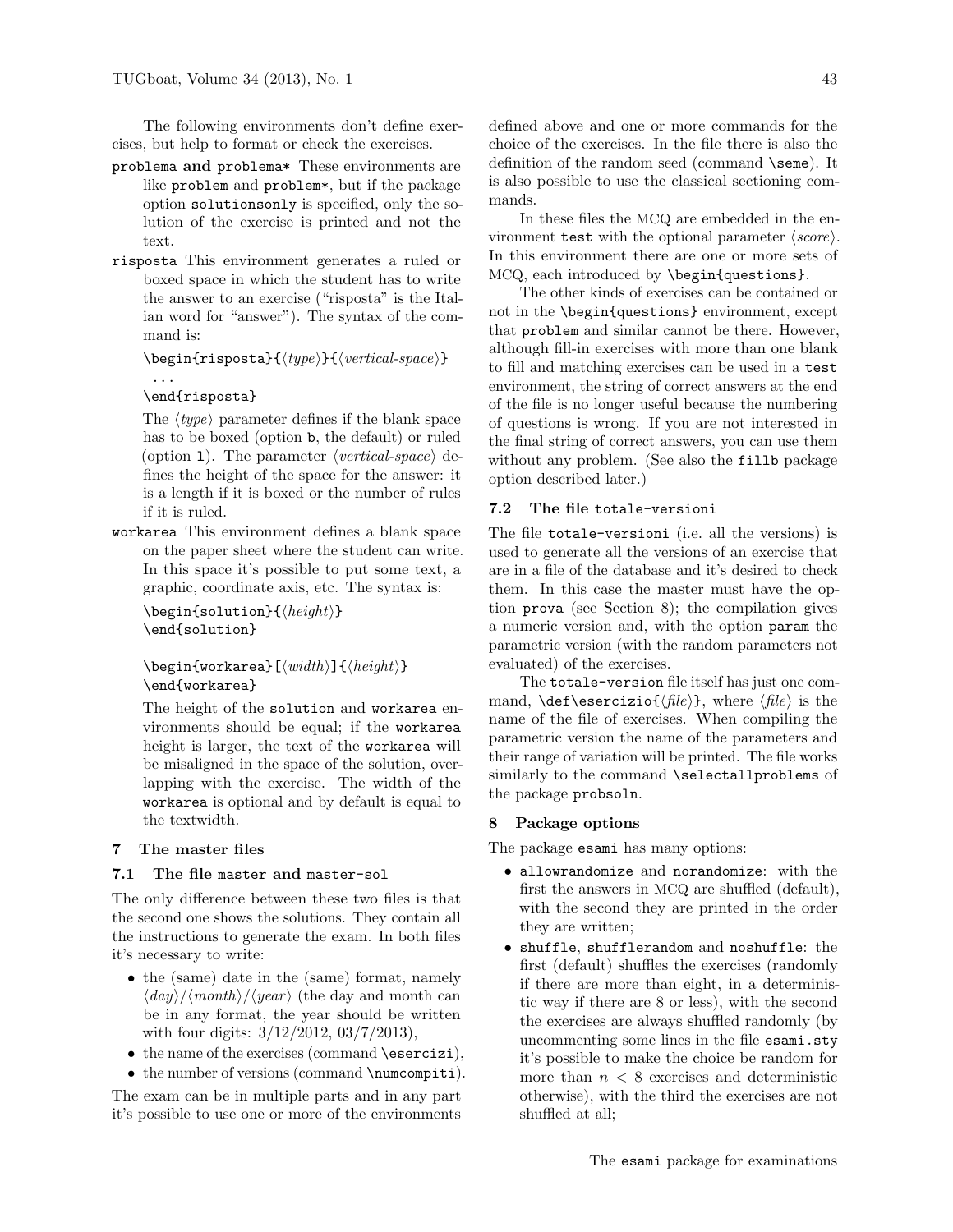- xxxx: reads the file 'esami-xxxx.cfg' that contains some commands and configurations, such as the name of the course, instructions for the students, etc. The names of some configuration files are given in the file esami.sty, but it's possible to read another configuration file without modifying anything: it's sufficient to put a unknown option like zzz and create the file esami-zzz.cfg;
- pointsonright: a boolean option that generates a little box on the right of the page with the score of the exercise
- nosolutions: with this option the exam is generated without solutions (default);
- solutions: generates the file of solutions;
- solutionsonly: generates a file with solutions only if the environment problema is used;
- prova: as mentioned above, when compiling the file totale-versioni with this option, a PDF file is generated with all the variants of an exercise; the correct answers of all MCQ and the solutions of the exercises are automatically shown;
- param: with this option, used only in conjunction with the option prova, the versions of the exercise are printed in parametric form; it also shows the range of variation of the parameters;
- correzione: can be used only with the option prova, to print only the text of all the exercises, without solutions;
- fillb: this option is necessary to have the correct answers in the string of solutions if there are exercises of fillin type;
- twocolumns: with this option, the MCQ are printed in two columns;
- sansserif: a sans serif font is used.
- autopston and autopstoff: both these options load the package auto-pst-pdf, in the second case with the option off; in this way it's possible to compile the file directly with PDFL<sup>AT</sup>FX even if the exercises contain graphics in pstricks the graphics package we use. With the first option, the images are generated and included in the document, while the second doesn't generate the images but includes them if they exist.

# <span id="page-4-0"></span>9 Package commands

### 9.1 Commands working with parameters

As we said above, one of the goals of the package is to use random parameters in exercises. We defined only integer parameters but it is possible to define also rational or (pseudo)real parameters, as

D.P. Story does in the package rangen [\[3\]](#page-6-3). Since we use the package fp [\[2\]](#page-6-4) to do calculations, almost all the commands operating on parameters are prefixed by FP. The command to define a parameter is  $\P$ setpar $[\langle seed \rangle]\{\langle param\text{-}name \rangle\}\{\langle inf \rangle\}\{\langle sup \rangle\}$  $[\langle \text{excl-values} \rangle]$ .

- the name of the random parameter will be the control sequence  $\langle$  (*param-name*);
- the parameter's range will be between  $\langle \text{inf} \rangle$  and  $\langle sup \rangle$  (inclusive);
- the optional  $\langle seed \rangle$  is used to have a different seed for the generation of the random number, with a default value given by **\seme** (the Italian word for seed) defined in the preamble;
- one or more values can be excluded from the choice with  $\langle \text{excl-values} \rangle$ . If there is more than one excluded value, the whole list is enclosed in braces.

The lower and the upper bounds  $(\langle \text{inf} \rangle \text{ and } \langle \text{sup} \rangle,$ with  $\langle \text{inf} \rangle$  <  $\langle \text{sup} \rangle$  and the excluded values can be random parameters defined earlier. In order to satisfy the conditions the generation of the random number may be repeated many times; the maximum number of repetitions is given by the command \maxLoopLimit, by default 10 (this can be redefined in the preamble of the document).

# Example 4

\FPsetpar{a}{2}{10}[3]

```
\FPsetpar{b}{4}{12}[{\a,6}]
```
generates two random numbers  $\a$  (with range between 2 and 10, but not 3) and  $\mathcal{b}$  (with range between 4 and 12, excluding both the value assigned to  $\lambda$  and 6).

We defined some commands in addition to those in the fp package to do operations on parameters.

The command  $\Fpsv[\langle decimal\rangle]\{\langle operation\rangle\}$ is used to evaluate  $\langle operation \rangle$  (on numbers or parameters) obtaining either the numeric value with  $\langle decimal \rangle$  decimal places (by default 0 decimal places) or, with the package option param, the typesetting of the operation.

**Example 5** \FPsv{2\*k+1}, with (say)  $k = 2$ , gives either 5 or, with the option param,  $2 * k + 1$ ;  $\Fpsv[2]$ {(2\*k+1)/2} gives 2.50 or  $(2 * k + 1)/2$ .

The syntax of the arithmetic operations is the same as in the package fp. When used with param, it's easier to read if the operations are given in parentheses.

The command  $\F{value}{\{open\}}$ assigns to  $\langle \langle name \rangle$  the rounded result of  $\langle operation \rangle$ . (This is a modified form of the command \FPeval from fp.)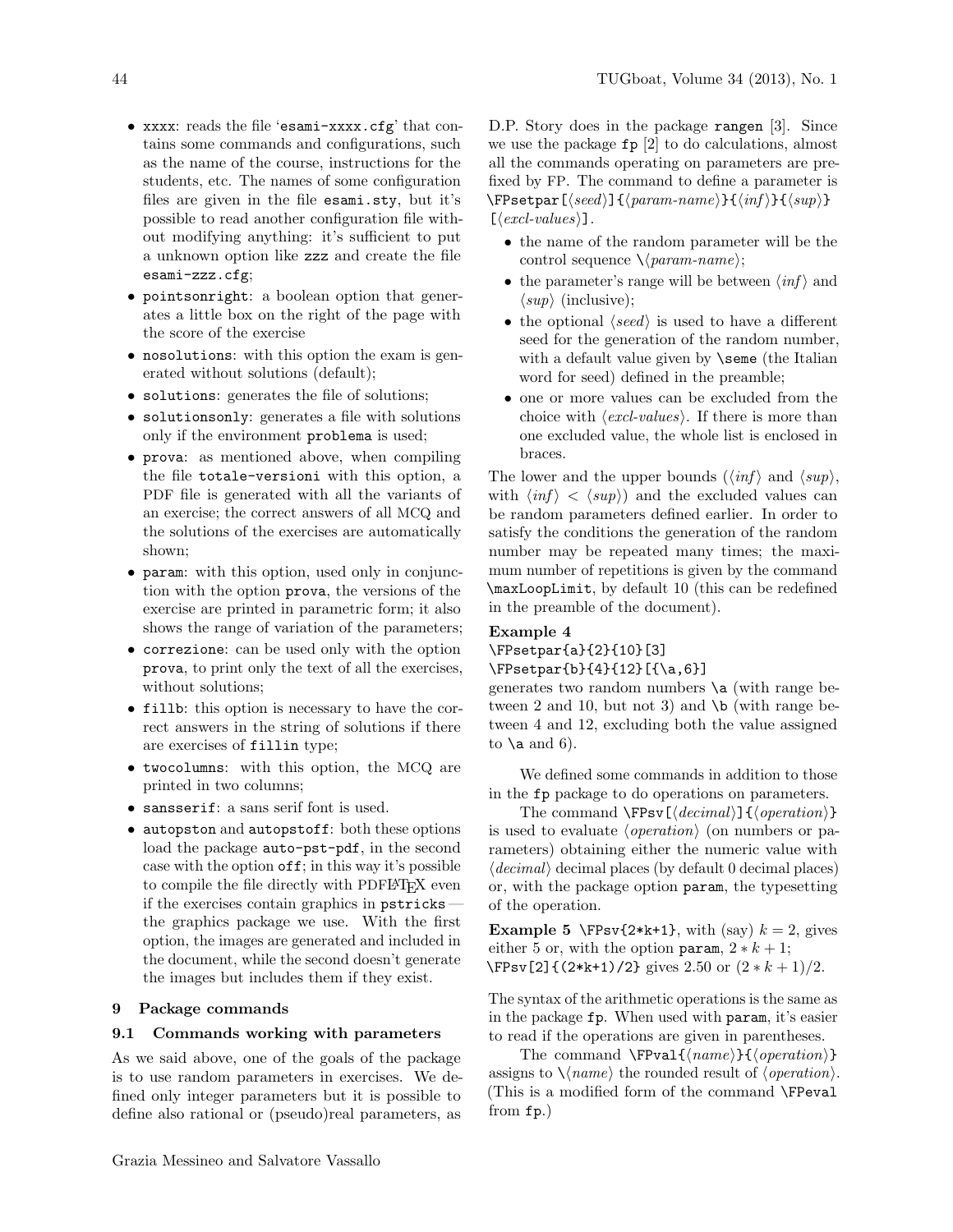Example 6 \FPsetpar{k}{1}{3} \FPval{a}{2\*k+1} \FPsetpar{b}{2}{20}[\a]

generates a random parameter \b which assumes a value between 2 and 20, but different from  $\a$ , where \a is given by 2\*k+1. In the parametric version it will appear like this:

The parameter b varies from 2 to 20.  $b \neq (2 * k + 1)$ .

We also defined some commands to simplify fractions, that can also be used for correct formatting of the text.

The command  $\sempi_{\{num\}}({den})$  simplifies a fraction where  $\langle num \rangle$  and  $\langle den \rangle$  can contain parameters or operations on them.

Example 7 If  $k = 1$ , \sempli{2\*k}{3\*k+1} gives  $\frac{1}{2}$  or, with param specified,  $\frac{2*k}{3*k+1}$ .

The command \semplix{ $\langle num \rangle$ } { $\langle den \rangle$ } simplifies a fraction where  $\langle num \rangle$  and  $\langle den \rangle$  can contain parameters, but where the result 1 does not appear and the result  $-1$  is shown as just a minus sign " $-$ " (for example to be used before an  $x$ ). This command can also be used to format coefficients of a variable, setting the denominator equal to 1.

**Example 8** If  $k = 2$ ,  $\Fpsv\{k-1\}x$  gives 1x while  $\text{semplex{k-1}{1}x gives just x.$ 

The command  $\text{semplif}(num)$   $\{den\}$  simplifies a fraction such that the result 1 does not appear, and the result  $-1$  has to appear explicitly (as in exponents). The command can be used with a denominator of 1 to correctly format the exponents.

**Example 9** If  $k = 2$ ,  $x^{\{\Fpsv{k-1}\}\}$  gives  $x^1$ while  $x^{\text{sempli{k-1}{1}}$  gives just x.

The command \sempliz{ $\langle num \rangle$ } { $\langle den \rangle$ } simplifies fractions that can assume the value 0; with the other commands, the result 0 gives an error and stops the compilation.

The command  $\sim\frac{\{ind\}}{\{rad\}}$  allows extracting factors from radicals; however, it is not possible to do other operations with these factors. The first mandatory parameter  $\langle ind \rangle$  is the index of the radical and can be parametric; the second one,  $\langle rad \rangle$  is the radicand and can be also a parameter or an operation.

**Example 10** If  $a = 2$  and  $b = 1$ , **Example 10** If  $a = 2$  and  $b = 1$ ,<br>\simpsqrt{2}{a^2+4\*b} gives  $2\sqrt{2}$ .

# 9.2 Commands for exercises and lists

The commands to manage both exercises and lists are in the same category since they work in the same way: given a list of tokens, they shuffle the objects and pick some elements.

The main command to manage exercises is: \esercizi{ $\langle file1 \rangle$ ,  $\langle file2 \rangle$ , ...,  $\langle fileN \rangle$ } This chooses a random exercise for each given file, shuffles them and sends the result to the output.

The command \estrai $\{\langle m \rangle\} {\langle list \rangle}{\langle name \rangle},$ with  $\langle list \rangle$  being a comma separated list of n objects, picks  $n - m$  elements from  $\langle list \rangle$ ; the selected elements will be called  $\langle name \rangle$ i,  $\langle name \rangle$ ii, and so on; they can be used, for example, within the command \esercizi.

## Example 11

\estrai[2]{sets,log,exp}{arg}

This chooses two elements of the given list, setting \argi and \argii to the values: by writing \esercizi{\argi,\argii} we obtain two random exercises, one from each of the two randomly-chosen topics (sets, logarithms, and exponentials).

The command \estraialfa{ $\langle n \rangle$ }{ $\langle list \rangle$ }{ $\langle name \rangle$ } similarly picks  $\langle n \rangle$  random objects from  $\langle list \rangle$ , but preserving the order. As before, the elements will be called  $\langle name \rangle$ i,  $\langle name \rangle$ ii, etc.

# Example 12

### \estraialfa[2]{a,b,c,d}{alpha}

This chooses two elements from the given set of four letters, while preserving alphabetical order. The chosen elements are stored in \alphai and \alphaii.

Finally, the command \estraies[ $\langle m \rangle$ ]{ $\langle list \rangle$ } also works similarly to the command \estrai, but only on an exercise's list; the chosen elements go to the output instead of being stored.

With these commands we can have many different possibilities of random choice.

It's possible to use the commands \esercizi and/or \estraies many times. This is useful if one would like to have exercises from two or more different subsets (for example, 5 exercises about limits chosen from 7 available, and 3 about derivatives chosen from 5) or, more simply, if one likes to have some exercises in two columns and others in one column.

#### 10 Open issues

In the package there remain open issues. The code can be improved and made more efficient, in particular in the management of the lists— for example using etoolbox— and the solution we found to obtain the string of the solutions of the MCQ, using